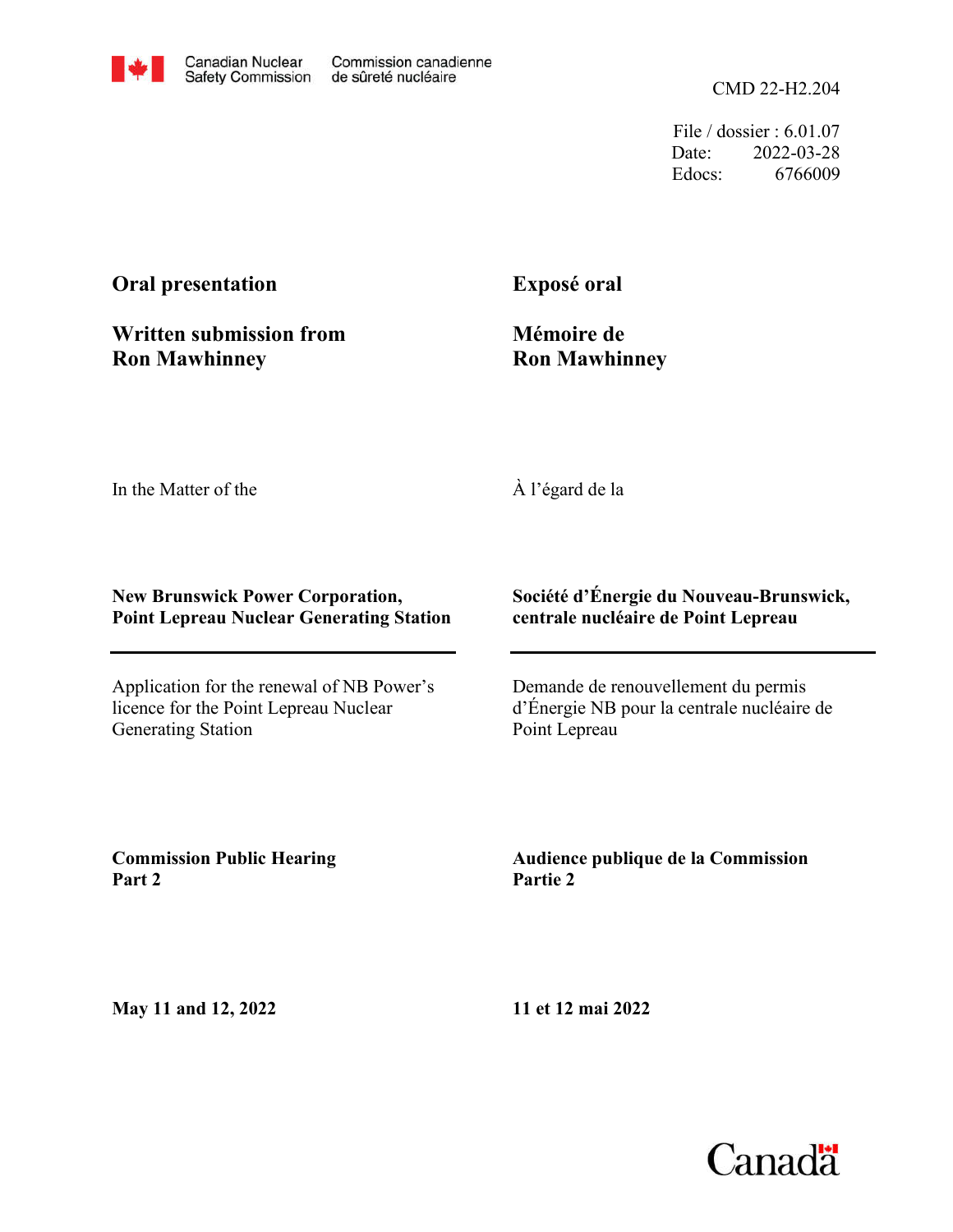March 22, 2022

Canadian Nuclear Safety Commission Registrar-Secretariat 280 Slater Street, P.O. Box 1046, Station B Ottawa, Ontario, KIP 5S9 **Email:** [interventions@cnsc-ccns.gc.ca](mailto:interventions@cnsc-ccns.gc.ca)

**SUBJECT:** Request to intervene with the following written submission on May 11-12, 2022, at the public earring in Saint John, New Brunswick, on the renewal of the Point Lepreau Nuclear Generating Station next five-year operating licence.

Dear Registrar-Secretariat:

My name is Ron Mawhinney, and I am a lifetime resident of Coastal Southwestern New Brunswick, born on the Point Lepreau Peninsula and a lifetime close neighbour to the Generating Station. I would like to appear before the commission on either of the public hearing dates to make an oral presentation in English. My intervention will include a Power Point presentation photos to better explain key points in my oral presentation and I will speak to the following topics:

- 1. The Environment (the Station and the Fishing Industry)
- 2. Safety and Security
- 3. Community Liaison

## **1. The Environment (the Station and the "Bay of Fundy" Fishing Industry)**

Most of my life, the Bay of Fundy and a Fishing Industry has been my workplace. Approximately 75% of the area bordering the Station is the "Bay of Fundy"- the Commercial Fishing Industries' workplace, so we are always concerned environmentally about what is happening here, the water quality in the bay, the condition of our shoreline beaches and what happens on the land next to the Bay.

Over many years, brough strict conservation and regulated protection laws of a multi-species fishery, the Bay of Fundy has been very sustainable. Since the first regulated fishery in this area around the 1880s until present, the quality of the bay still exists. For approximately the last 47 years since start of construction, the nuclear Station has been an important partner and a very responsible steward in maintaining the quality of the bay for the future. The primary fishery in this area "Atlantic hard-shelled lobster" are shipped to just about every corner of the world.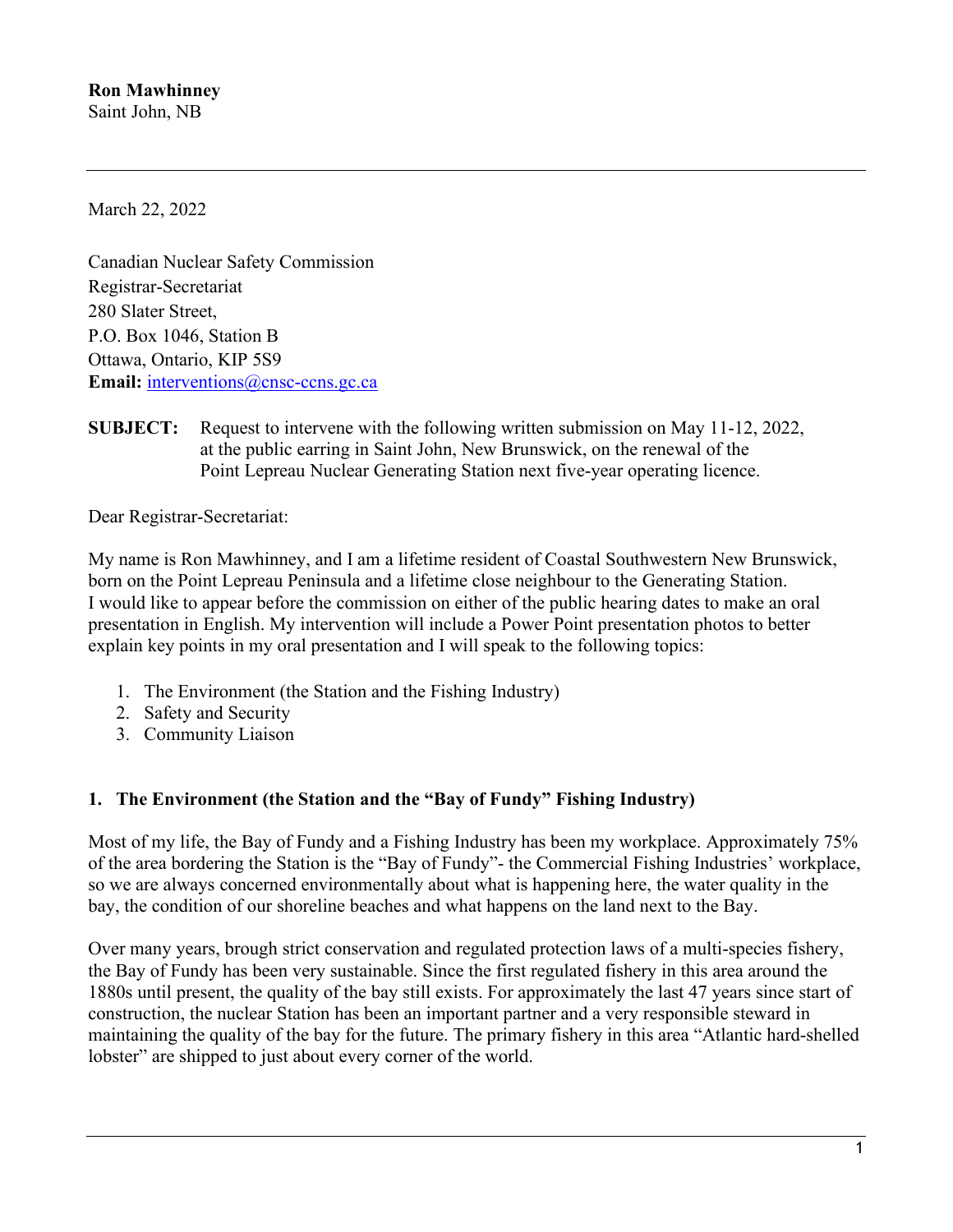Through catch traceability programs at the Federal level, foreign buyers and consumers are constantly checking us on our harvesting practices, the health of our product and the quality of the environment we fish in. A few years ago, the quality and health of lobster catch was at its best in recent years. And the reproductive signs for the future stock were very good.

In recent years, a large part of the Bay of Fundy just to the west of Point Lepreau has been undergoing a lot of work on a developing new fishery, ocean quahogs or mahogany hard-shelled clams. This project is jointly partnered between "Fisheries and Oceans Canada and the Local Fishing Industry. At present, things are looking good to get this project to the final stage of a regulated fishery.

This clam is a siphon feeder just below the ocean floor, and weekly lab testing on its condition and health have been great. As a representative of the fishers involved, I had the opportunity to show some sample clams to one of the largest clam processors in the Eastern Seaboard in Maryland USA. Their Lab Expert told me it was one of the healthiest and cleanest clams he has worked with. He further explained, that to see these results the area where it was harvested in in great shape. This fishery is well-established in neighbouring State of Maine (Beals Island Area), but it is totally new in the Bay of Fundy. All of what I have just stated, recognize that the Bay on all sides of Point Lepreau is being well looked after. Thanks to the committed high environmental standards of the Nuclear Station and the Fishing Industry.

Station staff at all levels come to our local wharves regularly always interested in how our season is progressing, to get the latest news, and before they leave, asking if there anything we can do to help. You are left with a good feeling of a trusted partner.

## **2. Safety and Security**

Through the years, I have attended many meetings at the Station and seen firsthand a commitment to Workplace safety and Public Safety in local communities. They have a well-trained onsite Emergency Response Team, many hours operating without a lost-time accident and a high regard for on-site nuclear safety and used fuel storage which is very comforting to all who live in the surrounding communities.

On the security side since 9/11 the area surrounding the Station is much more aware of an increased security presence in the area. The Bay of Fundy is a busy waterway, large super tankers and cargo ships daily. The fishing fleet is always aware of any movement in the Bay and the solid relationship between the nuclear Station security department and the fishing fleet is a huge benefit to the whole area. The fishing fleet equipped with the latest in-marine electronic technology, can act as the extra eyes and ears on the water.

The cooperation between the Station security staff and the fishing fleet is being steadily improved on by meet and greet sessions at the local wharves between vessels captains, their crew and security staff. The fishers are proud to be contributing to the Station and their community.